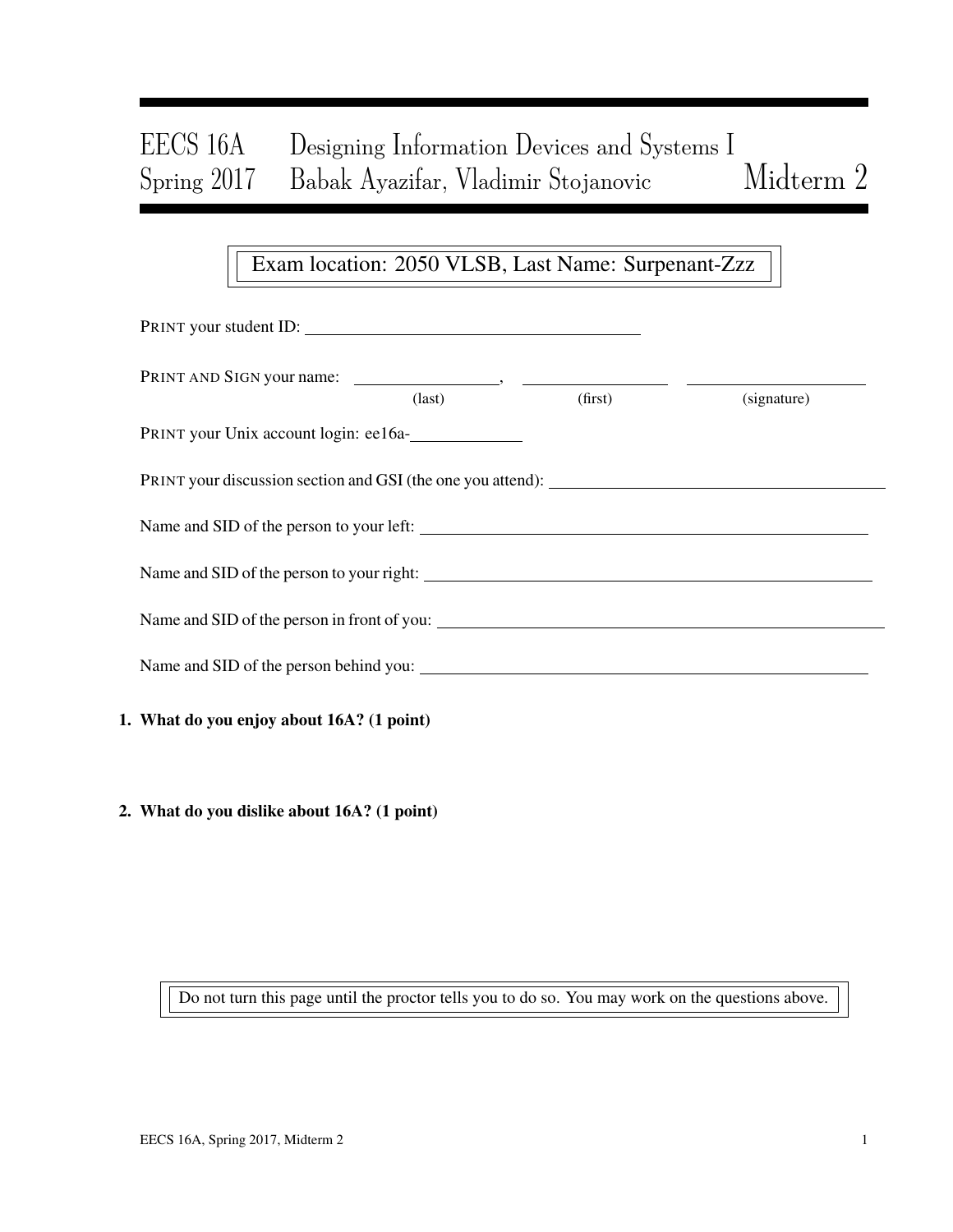## 3. Simplifying Resistor Networks (6 Points)

Determine the equivalent resistance between points A and B in the circuit shown below. You may use the parallel operator  $\parallel$  in your final answer.



## 4. Capacitors (6 Points)

For the circuit given below, determine the voltage across each capacitor at steady state.  $R_2 = 2R_1$ ,  $C_2 = C_1$ , and  $V_s = 3$  V.

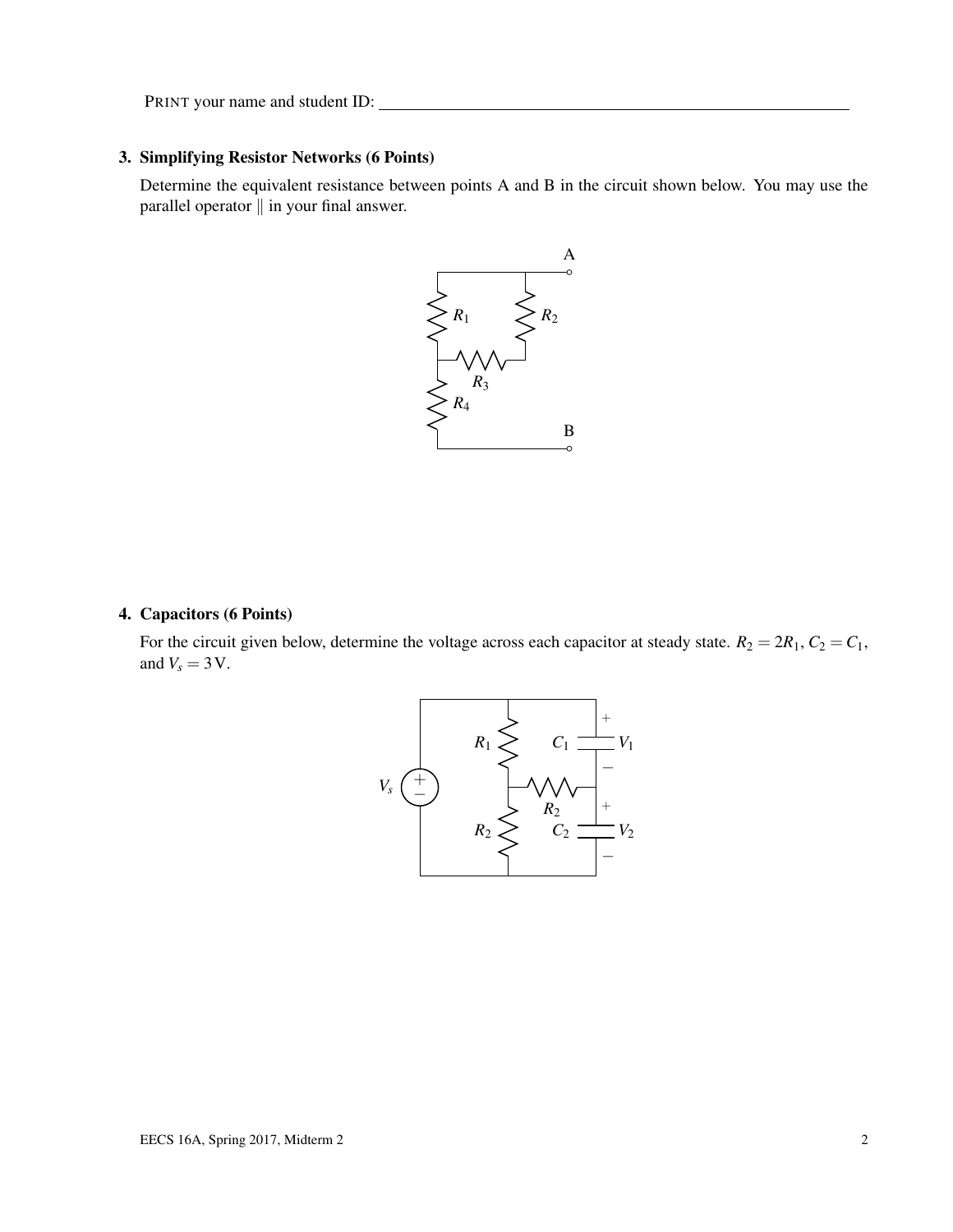# 5. Ladder Nodal (8 Points)



Use nodal analysis to write equations for each node *A* and *B*. Let  $R_1 = 1 \Omega$ ,  $R_2 = 2 \Omega$ , and leave your expressions in terms of  $V_1$ ,  $V_2$ ,  $R_1$ ,  $R_2$ ,  $V_A$  and  $V_B$ . Do not simplify.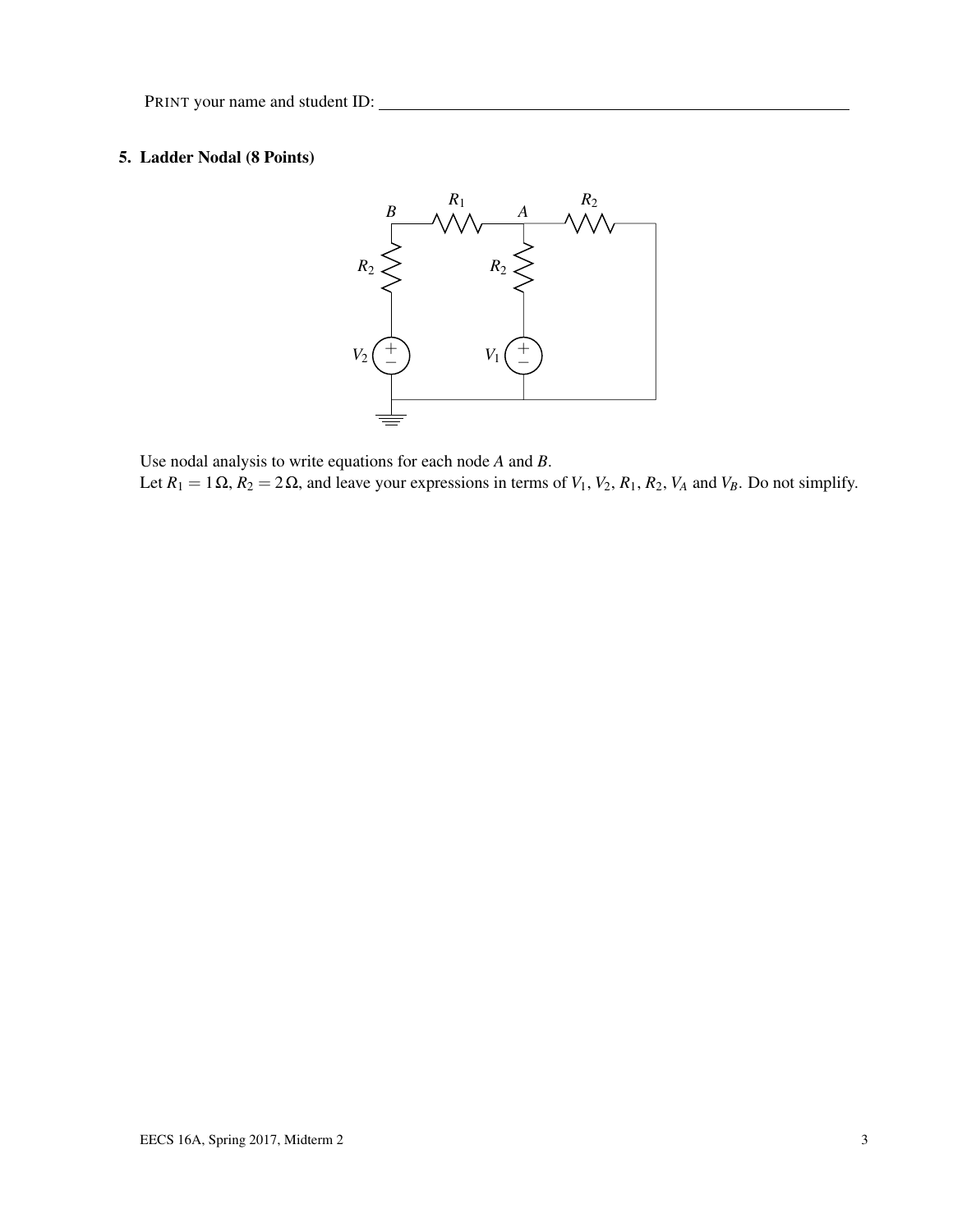# 6. Flows Through Circuits (12 Points)



(a) (2 points) Redraw the circuit shown above with all current sources nulled.

(b) (5 points) Translate your circuit from part (a) into a graph and write its incidence matrix F.

(c) (5 points) Recall that KCL can be stated as  $\mathbf{F}^T \vec{i} = 0$  when all the sources are turned off. However, for circuits containing independent current sources, the equation is modified to be  $\mathbf{F}^T \vec{i} = \vec{b}$ . Find  $\vec{b}$  such that  $\mathbf{F}^T \vec{i} = \vec{b}$  represents the KCL constraint at every node in the above circuit.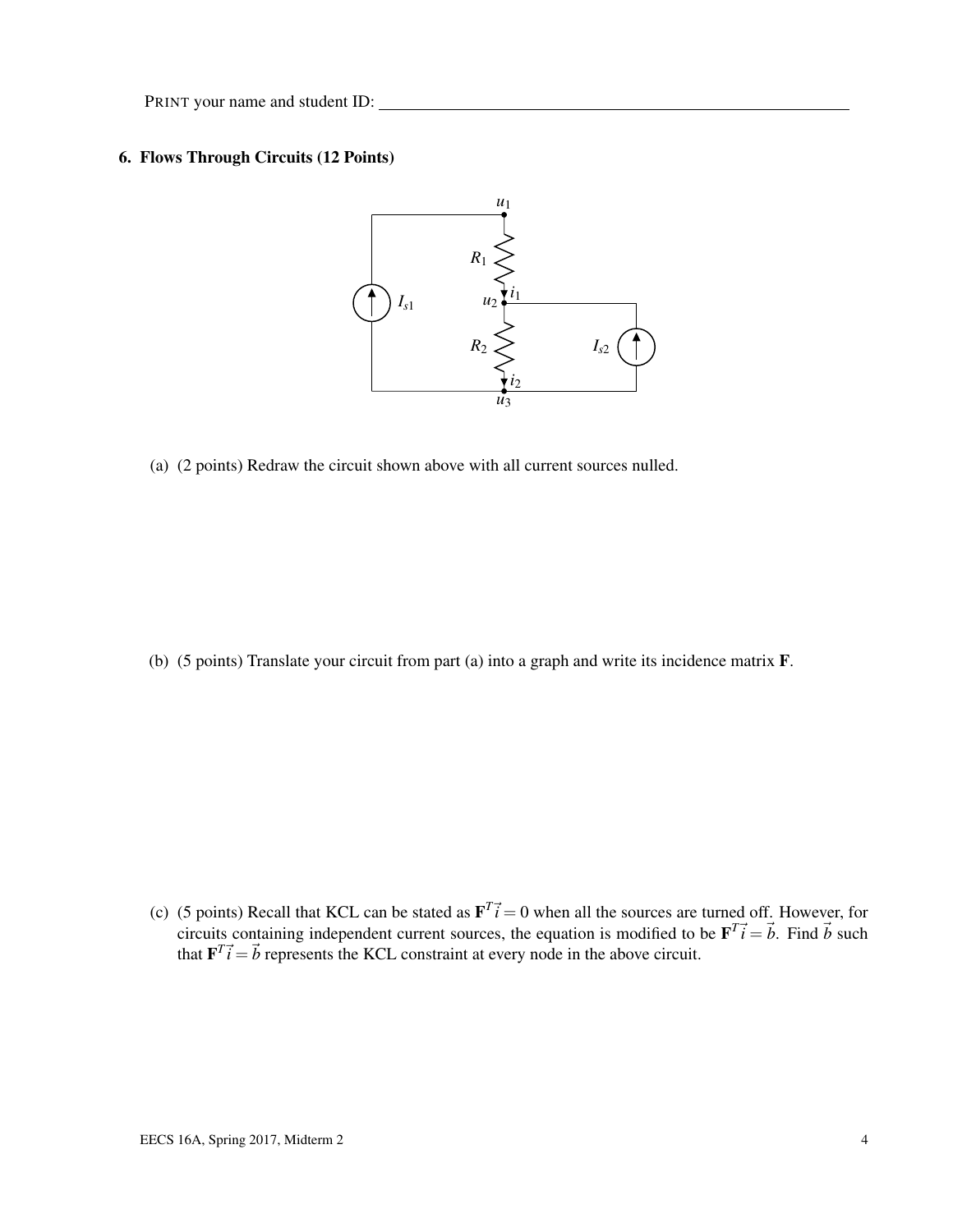#### 7. One Norton At A Time! (12 Points)



(a) (2 points) Given the circuit labeled (a), draw the Thevenin equivalent circuit for  $I_s = \frac{1}{5}A$  and  $R_3 = 20\Omega$ and determine *Vth* and *Rth*.

(b) (5 points) Redraw the circuit labeled (b) with the following restrictions: you must use only voltage sources and the given four resistors. Determine the value of the voltage sources given  $R_1 = 30\Omega$ , *R*<sub>2</sub> = 10Ω, *R*<sub>3</sub> = 20Ω, *R*<sub>4</sub> = 10Ω, *I*<sub>*s*1</sub> =  $\frac{1}{3}$ A, and *I*<sub>*s*2</sub> =  $\frac{1}{5}$ A. Circuits drawn without *R*<sub>1</sub>, *R*<sub>2</sub>, *R*<sub>3</sub>, and *R*<sub>4</sub> will not be given full credit. Do not combine resistors.

(c) (5 points) Calculate the voltage drop across *R*4.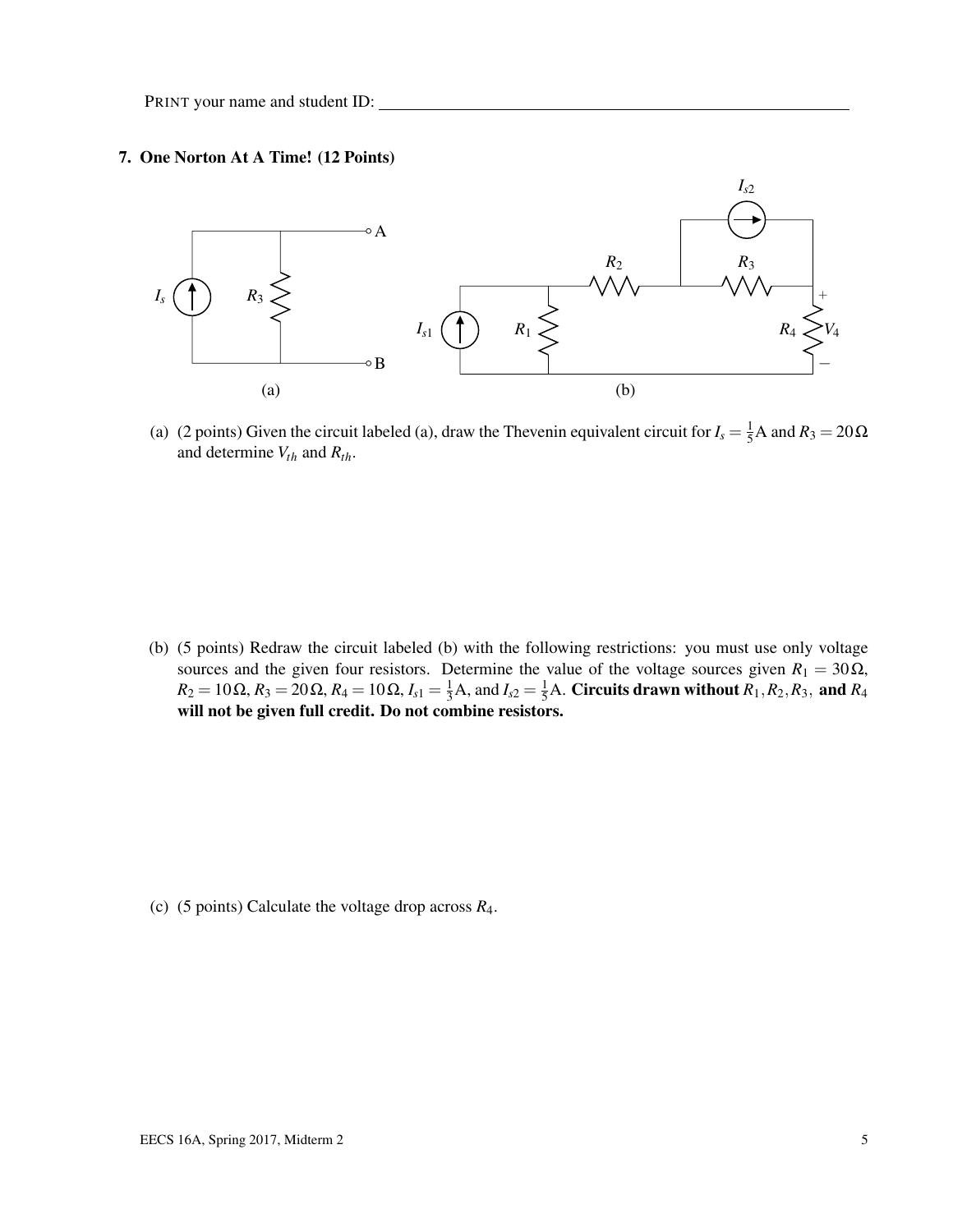# 8. Equivalent Circuits (13 Points)



Find  $V_{th}$  and  $R_{th}$  with respect to nodes A and B for the following circuit in terms of the variables  $I_s$ ,  $R_1$ ,  $R_2$ ,  $R_3$ , and  $R_4$ . You may leave the parallel operator  $\parallel$  in your final answer.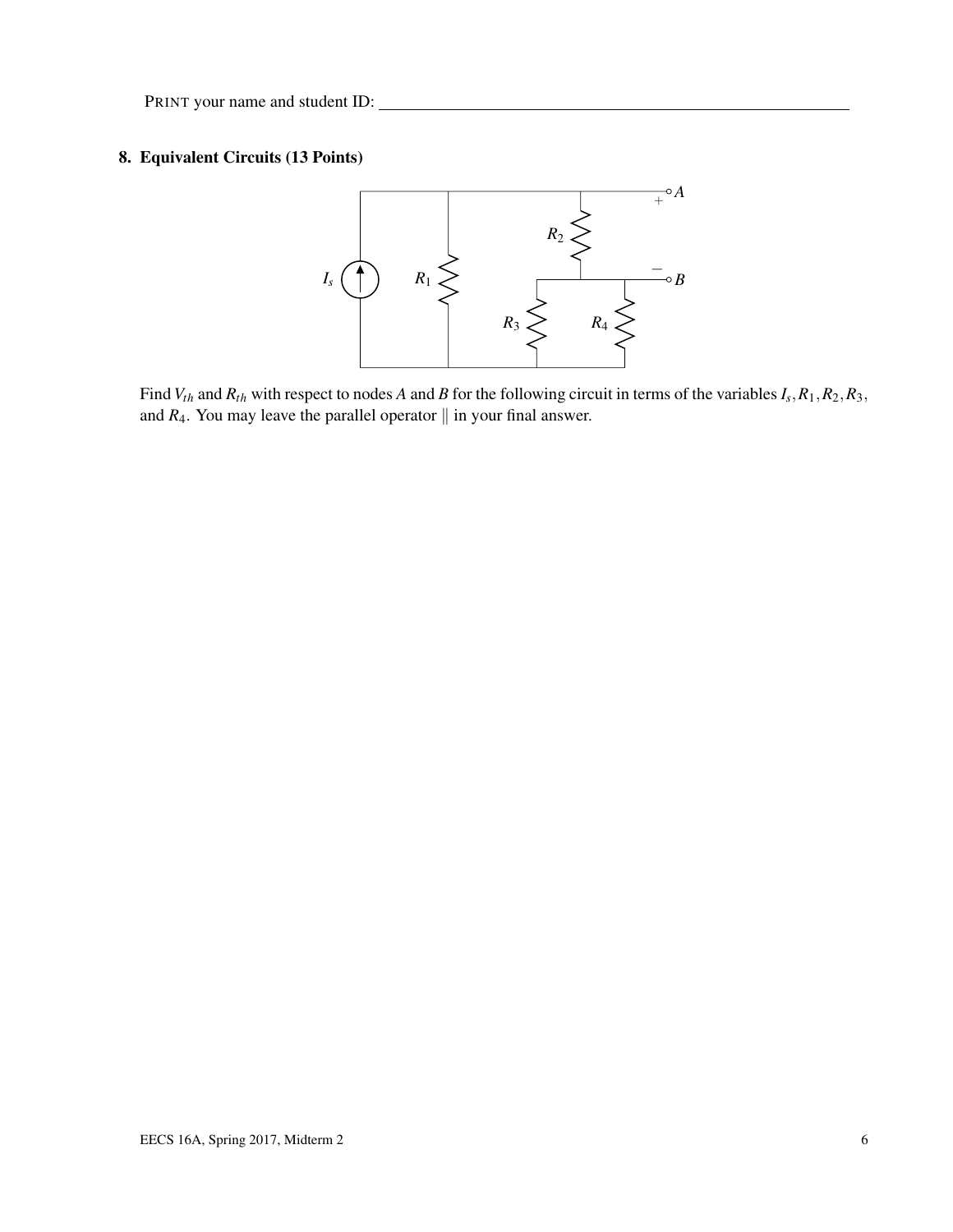#### 9. Resist the Touch (16 Points)

In this question, we will be re-examining the 2-dimensional resistive touchscreen previously discussed in both lecture and lab. The general touch screen is shown in Figure 1 (a). The touchscreen has length *L* and width *W* and is composed of a rigid bottom layer and a flexible upper layer. The strips of a single layer are all connected by an ideal conducting plate on each side. The upper left corner is position  $(1,1)$ .

The top layer has N vertical strips of denoted by  $y_1, y_2, ..., y_N$ . These vertical strips have cross sectional area *A*, and resistivity  $\rho_{y}$ .

The bottom layer has *N* horizontal strips denoted by  $x_1, x_2, ..., x_N$ . These horizontal strips all have cross sectional area *A* as well, and resistivitiy  $\rho_x$ .

Assume that all top layer resistive strips and bottom layer resistive strips are spaced apart equally. Also assume that all resistive strips are rectangular as shown by Figure 1 (b).





(a) (3 points) Figure 1(b) shows a model for a single resistive strip. Find the equivalent resistance *R<sup>y</sup>* for the vertical strips and  $R<sub>x</sub>$  for the horizontal strips, as a function of the screen dimensions W and L, the respective resistivities, and the cross-sectional area *A*.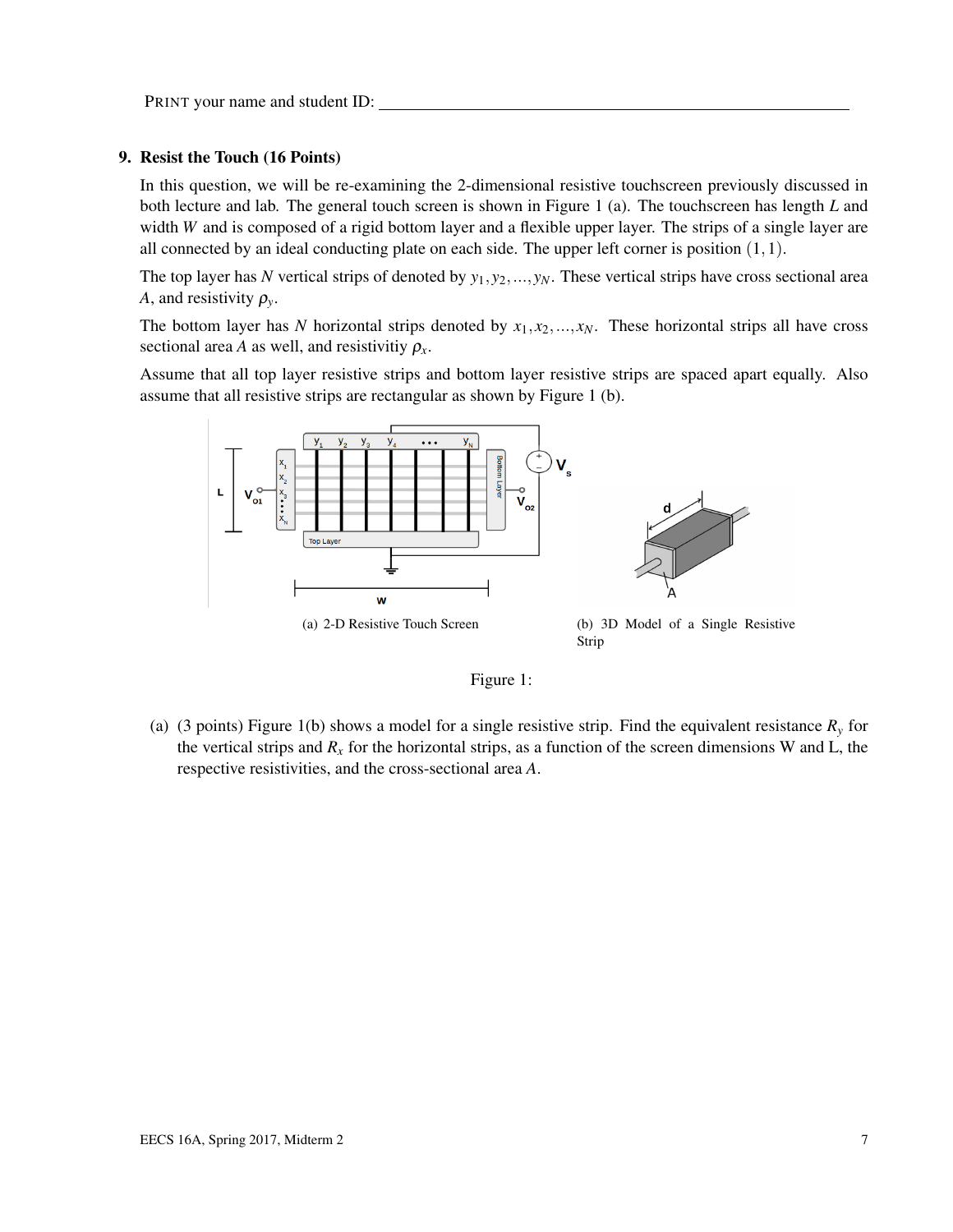(b) (5 points) Consider a  $2 \times 2$  example for the touchscreen circuit.



Figure 2:  $2 \times 2$  Case of the Resistive Touchscreen

Given that  $V_s = 3V$ ,  $R_x = 2000 \Omega$ , and  $R_y = 2000 \Omega$ , draw the equivalent circuit for when the point (2,2) is pressed and solve for the voltage at terminal *VO*<sup>2</sup> with respect to ground.

(c) (8 points) Suppose a touch occurs at coordinates  $(i, j)$  in Figure 1(a). Find an expression for  $V_{O2}$  as a function of  $V_s$ ,  $N$ ,  $i$ , and  $j$ .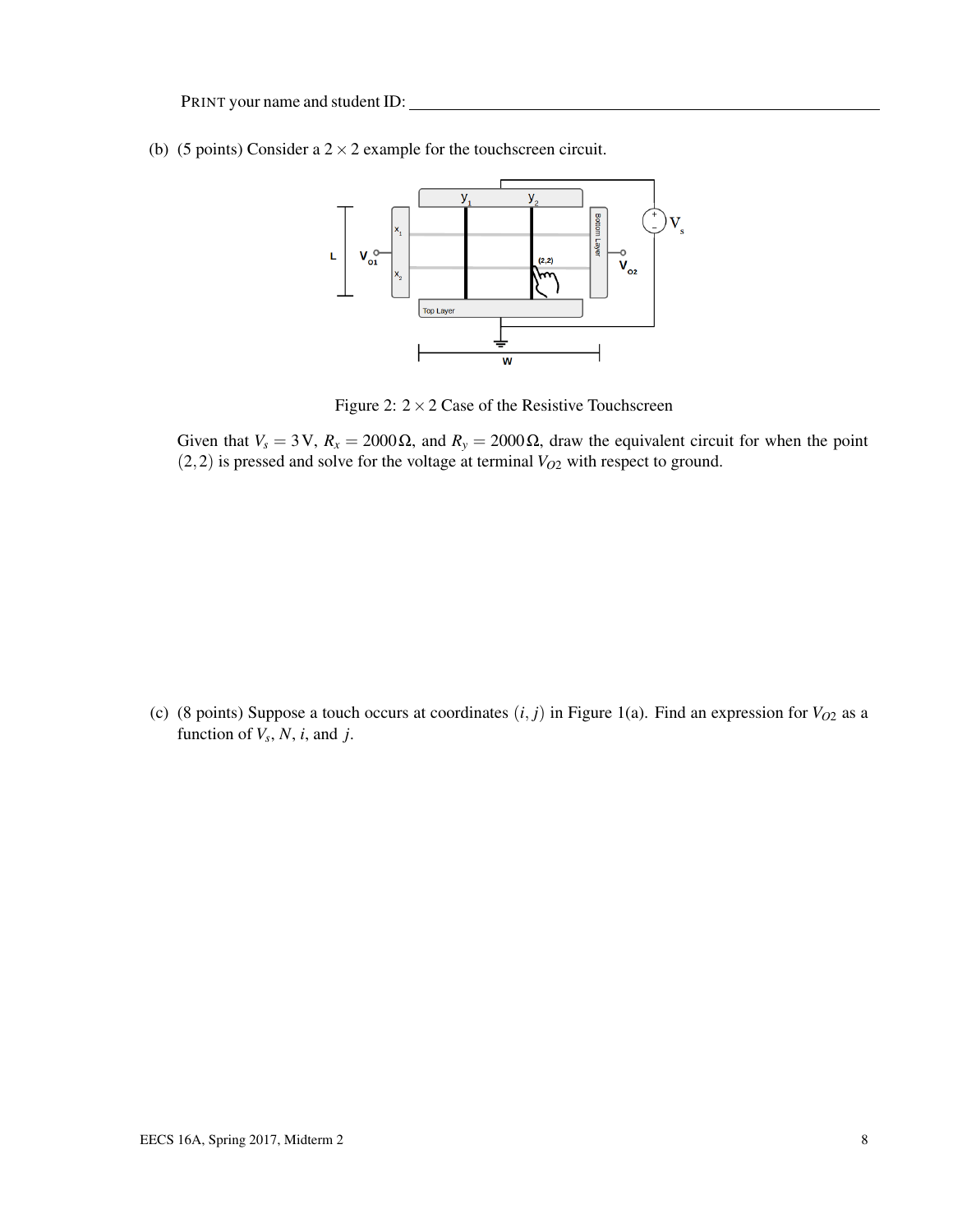## 10. MEMS Sensor (20 Points)



Above is the cross section of a MEMS accelerometer, which consists of a T-shaped mass between two sidewalls. When the device accelerates, the T structure, which is held up by springs, displaces up or down. Assume that all the structures are made of metal separated by air, and that the only relevant capacitances in this problem are parallel plate capacitances.

(a) (4 points) Suppose both sidewalls are connected together with an ideal wire. Find the capacitance between the stem of the T mass and a sidewall as a function of *x*, the displacement of the T mass. Find the net capacitance between the two terminals  $N_1$  and  $N_2$  assuming the only parallel plate capacitance is that of the T mass stem and sidewall.